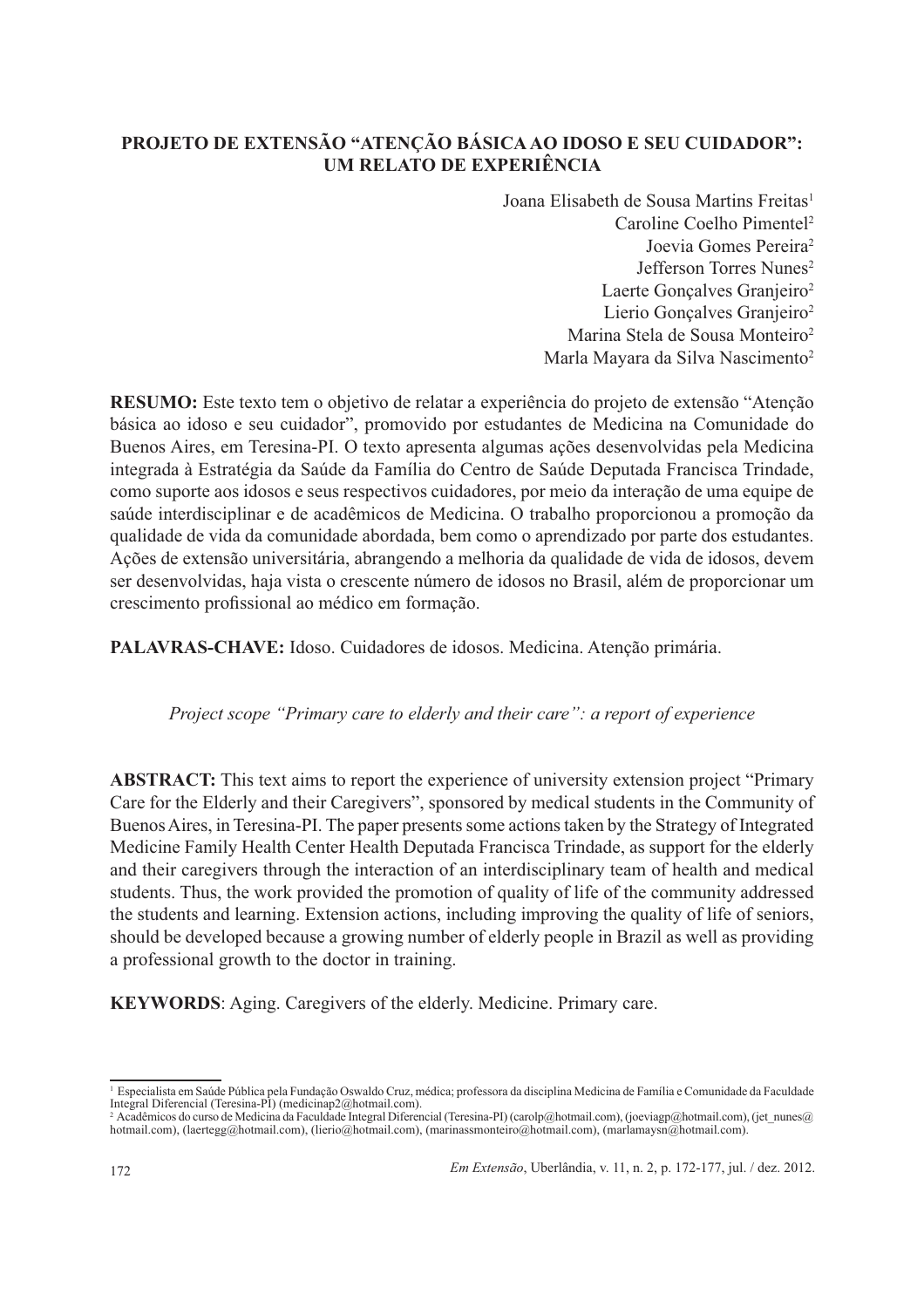# **INTRODUÇÃO**

O crescimento mundial da população idosa vem ocorrendo nas últimas décadas em virtude do declínio progressivo das taxas de mortalidade e de fecundidade. Entretanto, as características principais desse processo de envelhecimento experimentado pelos países do Terceiro Mundo são transformações drásticas na estrutura etária desses países, em tempo relativamente curto, sem que as conquistas sociais tenham se processado devidamente para a maioria da população (RAMOS et al., 1997).

As discussões acerca do papel do cuidador no processo de saúde, entre os indivíduos na sociedade brasileira, tem se tornado uma realidade, visto que a nossa população a cada dia vem envelhecendo, o que culmina com um percentual significativo de pessoas necessitadas de cuidado. O crescimento da população idosa – visto anteriormente em países europeus desenvolvidos – aparece, agora, nos países em desenvolvimento. No Brasil, estima-se que, em 2020, o segmento de pessoas idosas corresponda a 13% da população brasileira, atingindo um total de 13,5 milhões de idosos (COSTA, 1996).

Com o crescimento da população idosa, cresce também a preocupação com o impacto social do envelhecimento populacional, já que surge o aumento de doenças crônicas degenerativas, o desenvolvimento de incapacidades e, com isso, a necessidade de cuidadores. Por isso, deve ser dada importância aos programas que visam à prevenção de doenças, à assistência à saúde dos idosos dependentes e, principalmente, à formação das pessoas que cuidam desses indivíduos, feita por meio de orientações e da promoção da qualidade de vida.

O suporte aos idosos e cuidadores familiares tem representado um desafio para o sistema de saúde instalado no Brasil (KARSCH, 2003). Geralmente, membros da família assumem o papel de cuidadores informais por terem uma responsabilidade culturalmente definida ou vínculo afetivo. Em outras circunstâncias, o idoso não dispõe do cuidado de familiares ou não tem renda financeira para contratar os servicos de terceiros, tendo que cuidar de si mesmo (SILVEIRA et al. 2006).

Diante do momento em que, no Brasil, estão voltadas as atenções para o processo de envelhecimento populacional, surge a importância do cuidador. No entanto, falar sobre o cuidar ainda remete ao que vem a ser cuidador e, em especial, uma cuidadora de idosos (SOUZA et al., 2005).

Lacerda e Oliniski (2005) definem que o cuidador é alguém capaz de desenvolver ações de ajuda naquilo que os idosos não podem desenvolver por si só. Essa pessoa assume a responsabilidade de dar apoio e ajudar na satisfação das necessidades do idoso, visando à melhoria da condição de vida. O cuidado abrange acompanhamento, conservação, tratamento, recuperação e reabilitação de clientes de diferentes faixas etárias, em resposta às suas necessidades (BRASIL, 1999).

O perfil do cuidador familiar brasileiro não difere muito do perfil do cuidador de outros países. Geralmente, o cuidado é exercido pelos côniuges e pelos filhos, particularmente as filhas, geralmente na faixa etária entre 45 e 50 anos; solteiras, casadas ou viúvas; em sua maioria, já aposentadas. O comum é o cuidador familiar desempenhar a função de cuidar sozinho, sem a ajuda de ninguém. Este tipo de cuidador é chamado, então, de cuidador primário, porque tem a responsabilidade total do cuidado (NERI, 1993).

Em Extensão, Uberlândia, v. 11, n. 2, p. 172-177, jul. / dez. 2012.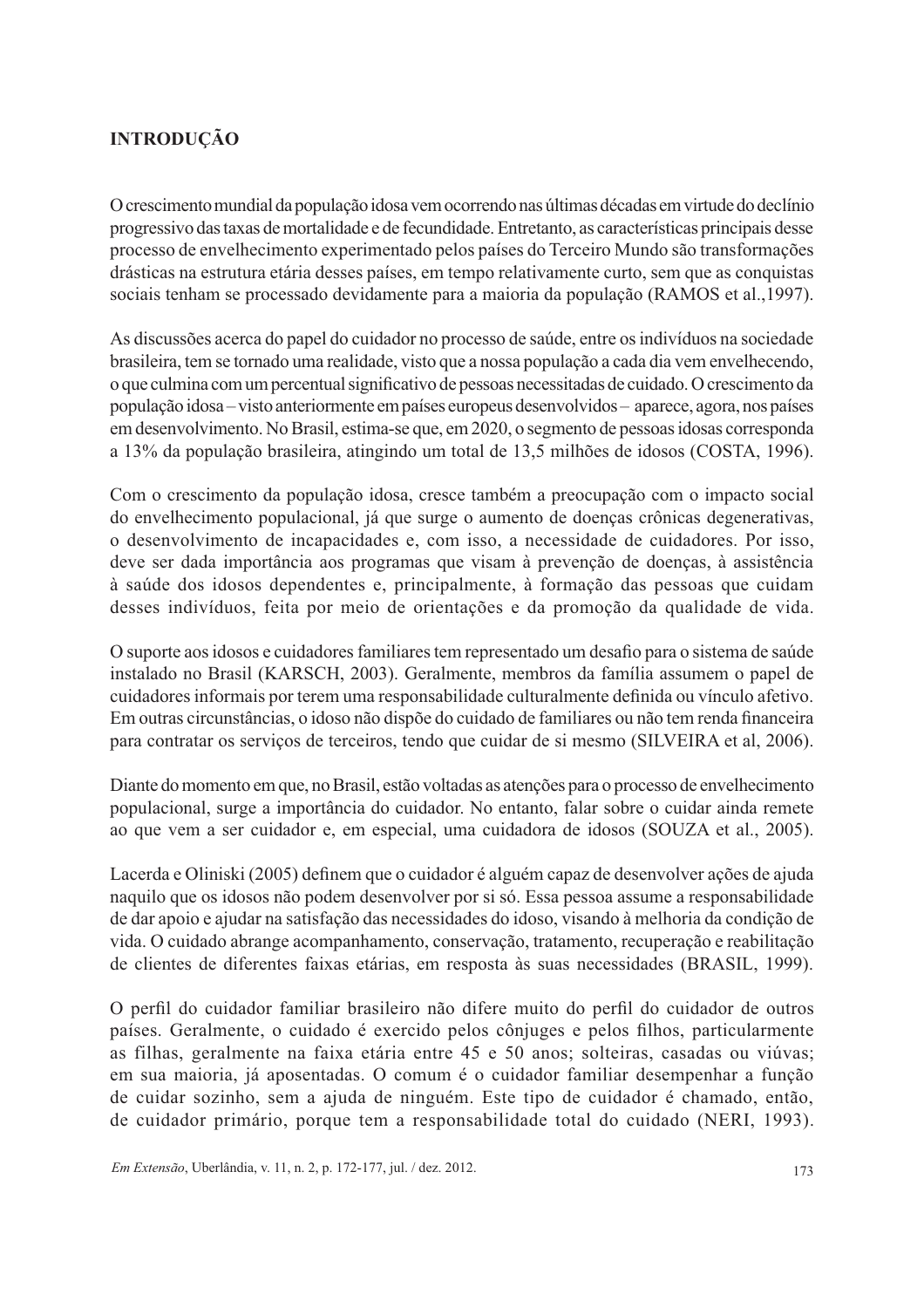O objetivo desse artigo é relatar a experiência do projeto de extensão universitária "Atenção básica ao idoso e seu cuidador", o qual procurou promover a saúde de idosos e cuidadores informais, auxiliar os familiares a terem um envolvimento construtivo com o idoso e, assim, contribuir com subsídios teóricos e práticos para uma melhor compreensão do papel do cuidador e as implicações do ato de cuidar.

### **DESENVOLVIMENTO**

Nas sociedades atuais, alguns grupos necessitam de maior promoção à saúde, como é o caso dos idosos, que, nos países em desenvolvimento, são definidos como aqueles indivíduos com idade acima de 60 anos (BRASIL, 2002).

No intuito de melhorar a qualidade de vida da Comunidade do Buenos Aires, em Teresina-PI, foi realizado o projeto de extensão universitária "Atenção básica ao idoso e seu cuidador". Participaram do projeto 50 idosos: 18 homens e 32 mulheres. Trinta desses idosos encontravam-se na faixa etária entre 60 e 69 anos; e 20 tinham idade acima de 70 anos. Do grupo assistido, apenas 16 possuíam cuidadores.

Com o aumento na proporção de idosos na população brasileira, cresce o número de indivíduos que atinge faixas etárias de risco para doenças crônicas e incapacidades. Nesse grupo, medidas preventivas e de proteção específicas devem ser priorizadas, devido à significativa e crescente demanda por serviços ambulatoriais, hospitalares e de reabilitação, conforme demonstram vários estudos (BRASIL, 2002).

A proposta de oferecer recursos para além das informações e esclarecimentos é de extrema importância para idosos e cuidadores, principalmente se o cuidador for um familiar que participa ativamente do cuidado ou é incumbido de suprir as demandas e as necessidades de um idoso com deficiência funcional.

O projeto de extensão "Atenção básica ao idoso e seu cuidador" teve como objetivo promover qualidade de vida ao grupo de idosos assistidos por uma equipe de Saúde de Teresina-PI, por meio da atuação de sete estudantes de Medicina, os quais foram supervisionados pela médica da Equipe de Saúde e professora da instituição de ensino presente na unidade.

O projeto foi iniciado em março de 2010 e finalizada em maio do mesmo ano, com um total de 60 horas. Foram desenvolvidas atividades tais como palestras educativas e informativas e visitas domiciliares.

As palestras expostas ao grupo de idosos e cuidadores foram baseadas na publicação do Ministério da Saúde "Guia Prático do Cuidador", até então desconhecido pelo grupo abordado. Esses encontros eram realizados no Posto de Saúde Deputada Francisca Trindade, em uma frequência de duas vezes por semana. Para uma melhor compreensão por parte da população, os alunos desenvolveram as palestras com auxilio de material confeccionado previamente por eles mesmos, com imagens expressas em cartazes ou por meio de simulações de determinadas situações como: engasgos ou acidentes em domicilio. Na realização de simulações, procurava-se a participação dos idosos ou cuidadores e, assim, eram realizadas as orientações.

Foram abordados temas que tratavam do autocuidado e do cuidador, bem como os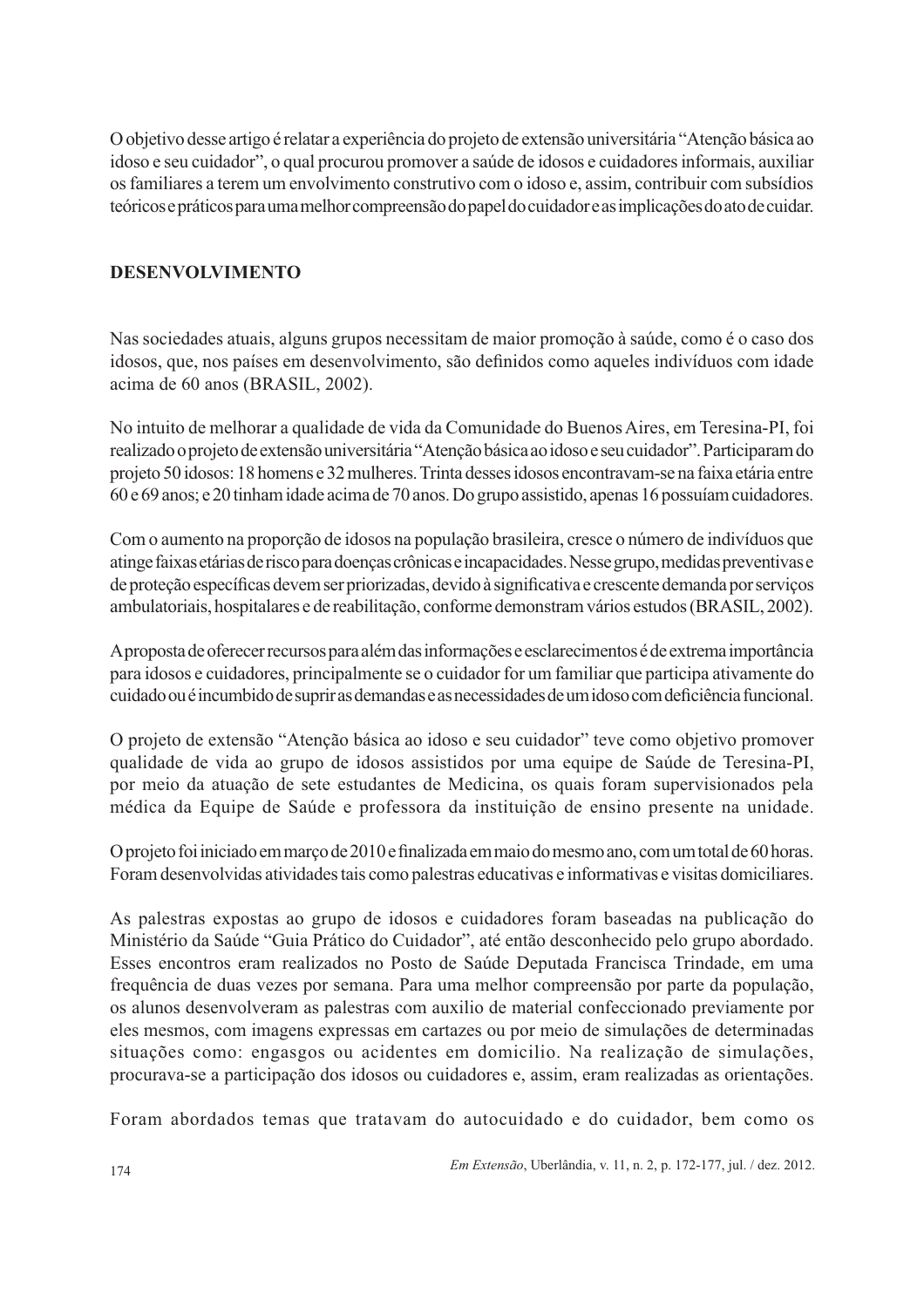procedimentos adequados em momentos de emergências no domicílio como: engasgo, queda, convulsões, vômitos, desmaio, confusão mental e sangramentos. Além disso, foram repassadas informações sobre hábitos de alimentação adequada, importância da atividade física com demonstração de exercícios de relaxamento e como proceder diante de maus tratos.

Após o levantamento dos principais temas de atuação do projeto, foram discutidas e definidas, na reunião da equipe de saúde com os estudantes, as prioridades do gerenciamento das condições de funcionalidade do grupo assistido, ressaltando a necessidade do trabalho interdisciplinar e resguardando a autonomia profissional.

Visitas domiciliares são, comumente, realizadas por profissionais da saúde ligados à Estratégia da Saúde da Família como médicos, enfermeiros, auxiliares de enfermagem e agentes comunitários de saúde que compõem as Equipes de Saúde (SILVEIRA et al., 2006). Na realização do projeto de extensão, também foram feitas visitas domiciliares em que se realizaram uma avaliação ambiental e uma avaliação física com ênfase na funcionalidade do idoso, pois alguns não dispunham de cuidadores, ou do idoso e seu respectivo cuidador. No caso do cuidador, em específico, consideraram-se, também, os aspectos emocionais, queixas osteomusculares, atividades referentes ao cuidado (banho, alimentação, transferências, administração de medicamentos), grau de parentesco com o paciente, o nível de entendimento em relação aos cuidados orientados e as expectativas com relação ao prognóstico funcional do paciente. A frequência e a regularidade das visitas posteriores foram definidas considerando a avaliação e especificidade de cada caso.

Um papel importante foi desenvolvido pela médica da Equipe de Saúde por meio do auxílio e da orientação aos estudantes. A partir da supervisão médica, os alunos foram estimulados a identificar alterações físicas na comunidade ou nas residências dos idosos que pudessem gerar quedas ou dificultar o acesso a determinados locais. Dessa maneira, os médicos em formação puderam compreender melhor a atuação da atenção primária.

É importante ressaltar o envolvimento dos alunos do projeto em atividades que buscam a promoção da saúde por meio da atuação da medicina, principalmente em nível primário, pois assim contribuem para a construção do perfil do profissional médico generalista, capaz de compreender a relação da integralidade em saúde e como fazer da sua prática uma atuação profissional direcionada às demandas geradas pela comunidade.

Os estudantes puderam compreender a importância e alguns aspectos da atenção primária à saúde, considerada porta de entrada dos serviços de saúde, ou seja, o primeiro contato da medicina com o paciente. Dessa forma, os profissionais da saúde devem tornar-se acessíveis à população, em todos os sentidos.

## **CONSIDERAÇÕES FINAIS**

Com o desenvolvimento da extensão universitária, direcionada para a atenção primária, é possível contribuir com uma formação mais completa de profissionais da área de saúde, tornando-os capazes de compreender o paciente de uma maneira global e, assim, promover qualidade de vida às pessoas.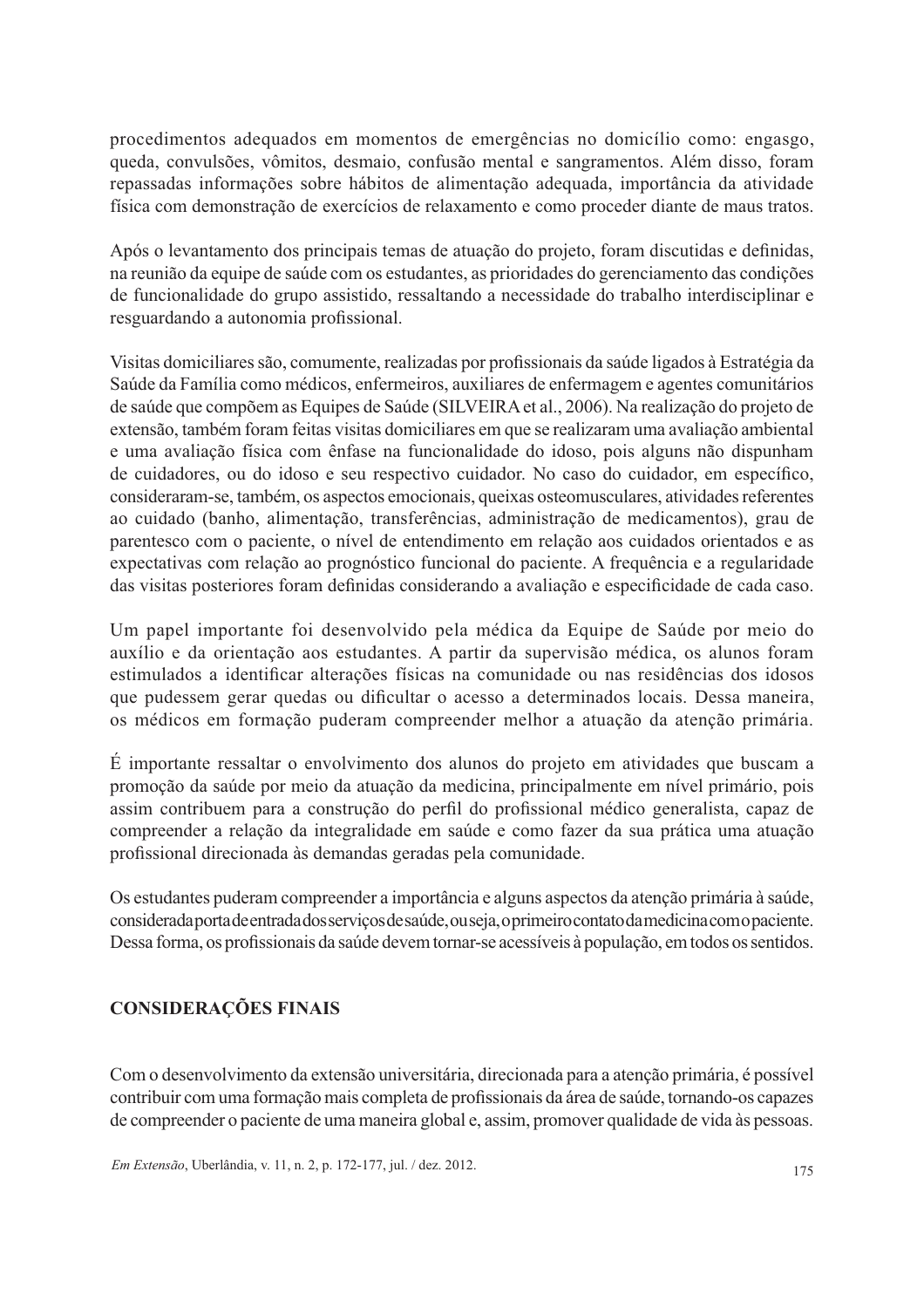Além disso, programas e projetos de extensão universitária proporcionam uma formação acadêmica mais ampliada (CRESTANI, 2004).

Geralmente, considera-se a tarefa de "cuidar", um pouco desgastante, sendo desenvolvida por familiares ou não, podendo implicar em riscos para a saúde física e mental do cuidador e da pessoa idosa (LACERDA; OLINISKI, 2003). Neste sentido, esse projeto de extensão procurou minimizar a sobrecarga emocional gerada pelo trabalho do cuidador, contribuindo, assim, para uma melhor qualidade de vida dos cuidadores, já que foram identificados temas relevantes nos domicílios visitados que desfavoreciam a convivência da família, uma vez que a maioria dos estudos evidencia que atenção ao idoso está intimamente relacionada à presenca do cuidador, ou melhor, da pessoa que, no espaço privado doméstico, realiza ou ajuda o idoso a realizar suas atividades de vida diária e atividades instrumentais de vida diária (MAZZA; LEFÈVRE, 2005).

Percebe-se que a atuação do médico na saúde coletiva, por meio do atendimento de uma clientela que necessita de cuidados em seu próprio domicílio, constitui um modelo de atenção que privilegia a promoção, a prevenção e a recuperação da saúde da população, considerando os aspectos psicossociais, culturais, filosóficos, antropológicos e epidemiológicos locais. A diversidade dos grupos sociais, suas crenças, religiosidades, hábitos e costumes relacionam-se com o processo saúde-doença e devem ser considerados quando da realização do diagnóstico da comunidade, resultando em um maior direcionamento das ações e adesão ao tratamento proposto.

O médico da família e da comunidade deve ser generalista, comprometendo-se com o contexto biopsicossocial. Sua atuação não deve estar restrita a problemas de saúde, seu compromisso envolve ações com indivíduos ainda saudáveis (SILVEIRA et al., 2006).

O profissional da área médica deve compreender a doença em seu contexto pessoal, familiar e social, prestando assistência aos indivíduos sob sua responsabilidade e valorizando a relação médico-família. Para tanto, é necessário empenhar-se em manter seus pacientes saudáveis, independentes de consulta (palestras); realizar uma vigilância epidemiológica e sanitária na sua área de atuação e promover ações de assistência ao adolescente, crianças, mulheres, trabalhador, adulto e ao idoso. Assim, será possível a ele promover qualidade de vida, contribuindo para um meio ambiente mais saudável, e participar de planejamento de ações na unidade de saúde da família, juntamente com a equipe de saúde.

## **REFERÊNCIAS**

BRASIL. Ministério da Saúde. Redes estaduais de atenção ao idoso. Brasília, DF: Ministério da Saúde, 2002.

BRASIL. Previdência Social. Idosos: problemas e cuidados básicos. Brasília: MPAS/SAS, 1999.

COSTA, L. V. A. Política Nacional do Idoso-Perspectiva Governamental. SEMINÁRIO INTERNACIONAL ENVELHECIMENTO POPULACIONAL: UMA AGENDA PARA O